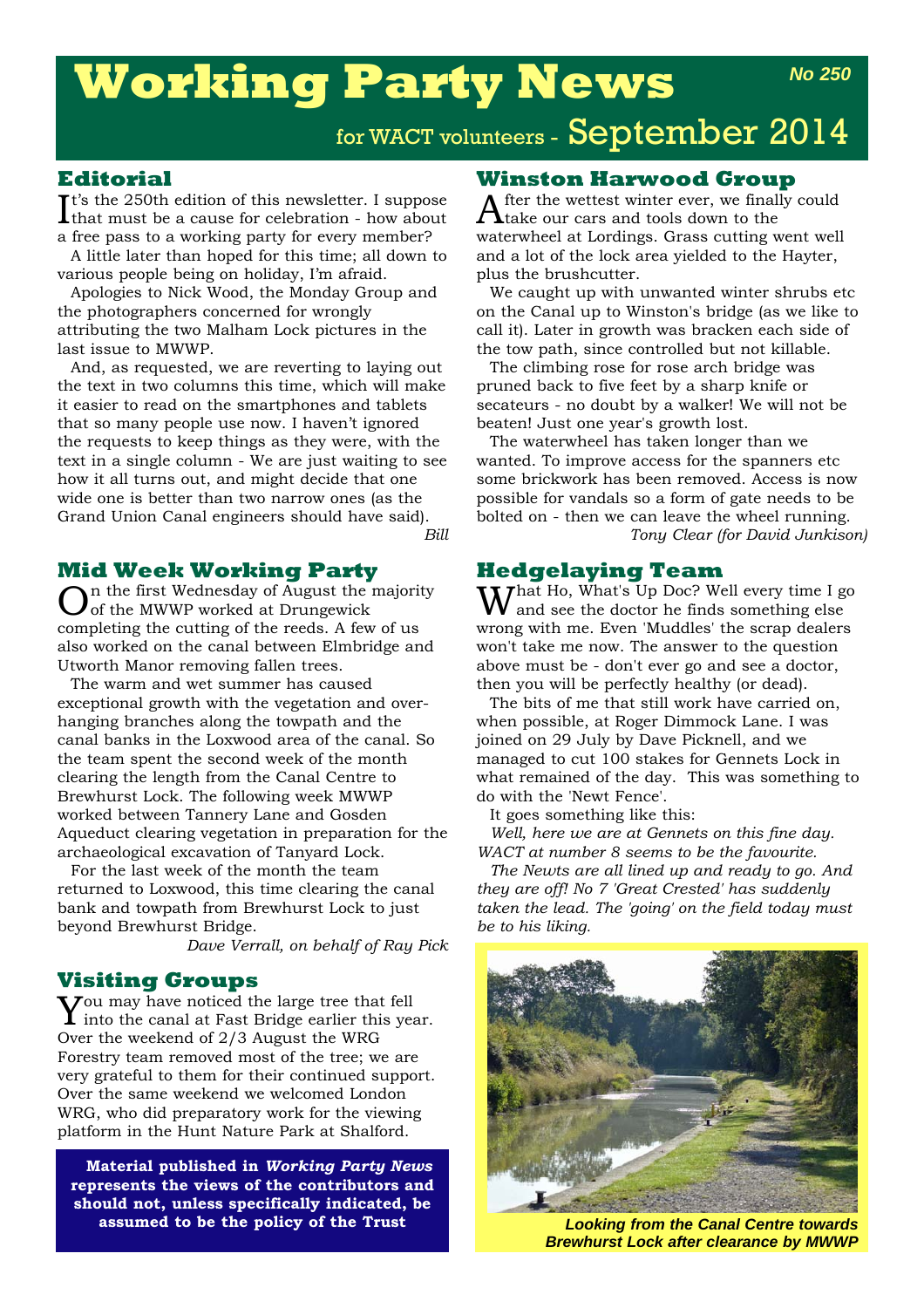#### *And HE'S OVER….. YES! YES!*

*It's one for No 7 'Great Crested' What a shame No 8 'WACT' fell at the first fence.*

These things are sent to try us, but they have to be done these days and a good job too. The pressure on the countryside and its wildlife is great and we should be doing everything possible to alleviate this whilst renovating the line.

Enough of that. There was one more solo trip to Roger Dimmock Lane and then, on 19 August with the assistance of Dave Picknell, we finally finished for this last extended season there.

The work has involved doubling the hedge line i.e. one old one at the bottom of the slope being regenerated and one new one, albeit very young, at the top. This involved transplanting some 105 self-seeded mainly hawthorn saplings, and then layering 20 living hazel rods and planting four young hazels to create new stools. Total cost: £0.00.

It only remains for me to thank the whole team for their time, i.e. Steve Darvill, Richard Emsley, Stuart Elms, Steve Hinds, Mike Hobbs, Dave Picknell, Bob Potts and Jeremy Simpson.

I hope to see you all in the new season starting around the end of the month, possibly Tuesday 23rd or 30th September for some coppicing.

Top Ho, Peeps. From the Irascible Old Git at his mobile office.

*Keith Nichols*

P.S. Apologies to all as this is a late August and September report cobbled together.

### **The Mrs Bucket Group keeping up appearances on Mondays**

It was good to see that MWWP has visited Rov<br>lock; it looks in good condition. Once again a t was good to see that MWWP has visited Rowly busy month for us. In addition to TLC at our regular sites, we widened the towpath and cut the hedge from the 90-degree turn in the canal to Haybarn Swing Bridge and received the thanks for our efforts from a large walking group whilst work was going on. With the assistance of Dave Kersley, we replaced two posts at Brewhurst lock and spent considerable time tidying up the 'triangle' bank by the Onslow Arms.

At the request of Tony Ford, the Group cleared debris left over from the work on common land north of the road at Tickner's and had a large bonfire of piles of brush and branches etc. Some tangled metal and logs were recovered to the Tickners yard. After the excellent work carried out by the work camps this area is already starting to "green up" with nature taking over. We also





*Two photos taken at Malham; 'Waiting to launch' by Roger Wilson, and 'The finished job' by Hannes Gysin.*

| <b>Name</b>           | <b>Group/Project</b>         | <b>Tel</b>                              | e-mail                         |
|-----------------------|------------------------------|-----------------------------------------|--------------------------------|
| WACT Office           | General enquiries            | 01403 752403                            | office@weyandarun.co.uk        |
| David Daniels         | Visiting working parties     | 01483 505566 Mon-<br>Thurs 8.30-12.30pm | support@weyandarun.co.uk       |
| Michael Bates         | Health & Safety Officer      | 07786 323515                            | michael_bates@weyandarun.co.uk |
| <b>Eric Walker</b>    | Loxwood Projects             | 07717 855340                            | tsg@weyandarun.co.uk           |
| Ray Pick              | <b>MidWeek Working Party</b> | 01483 272443                            | anne.pick@btinternet.com       |
| John Empringham       | Monday Group                 | 01483 562657                            | mondaygroup@weyandarun.co.uk   |
| Kev Baker             | Loxwood Link                 | 02380 861074                            | loxwoodlink@weyandarun.co.uk   |
| John Smith            | <b>Tickner's Depot</b>       | 01903 235790                            | depot@weyandarun.co.uk         |
| <b>Tony Clear</b>     | <b>Winston's Group</b>       | 01903 774 301                           | winstonsgroup@weyandarun.co.uk |
| <b>Keith Nichols</b>  | Hedge laying                 | 01403 753882                            | hedging@weyandarun.co.uk       |
| <b>Bill Nicholson</b> | Northern working parties     | 01844 343 369                           | bill@nwpg.org.uk               |
| <b>Bill Thomson</b>   | <b>Working Party News</b>    | 01903 744767                            | bill_thomson@weyandarun.co.uk  |